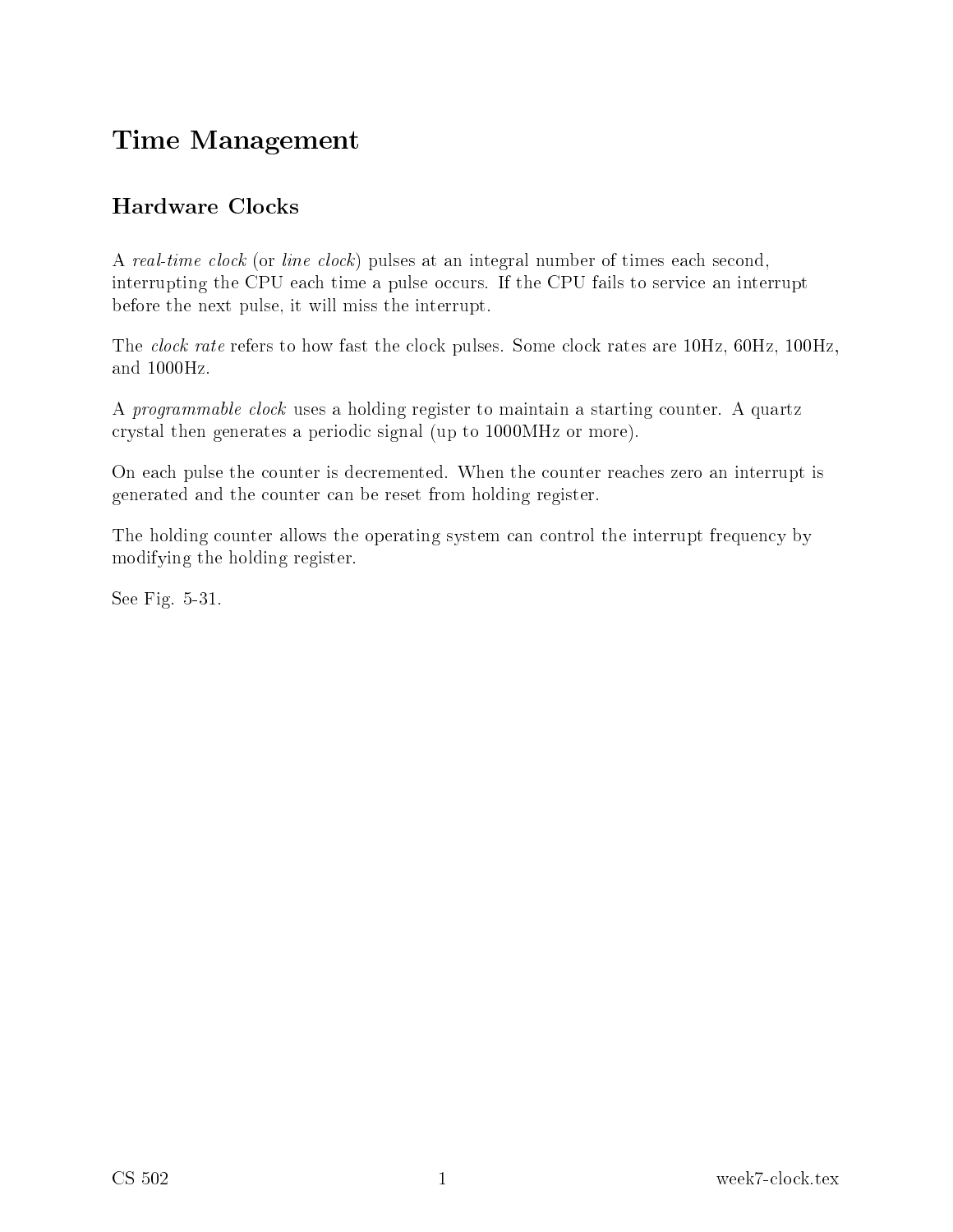Real-time lo
ks are used to s
hedule events:

- *preemption events* guarantee that equal priority processes receive round robin service and to break infinite loops
- wakeup events allow a process to suspend itself (or another) for an amount of time specified by the process. Or to get an interrupt at a future time.

In Linux/Unix, the routine  $sleep/sec)$  suspends the current process for sec seconds.

- may have to keep track of time-of-day
- the OS kernel might support a timeout mechanism that calls a kernel procedure at some future time. Wat
hdog timers.
- performance monitoring: at each event, record which process was running to determine percentage of cpu time used by each process
- measure percentage of time spent in user mode and privileged mode
- profiling: at each event, record the region in which the program is executing
- accounting: charge processes for resource usage (e.g., memory)